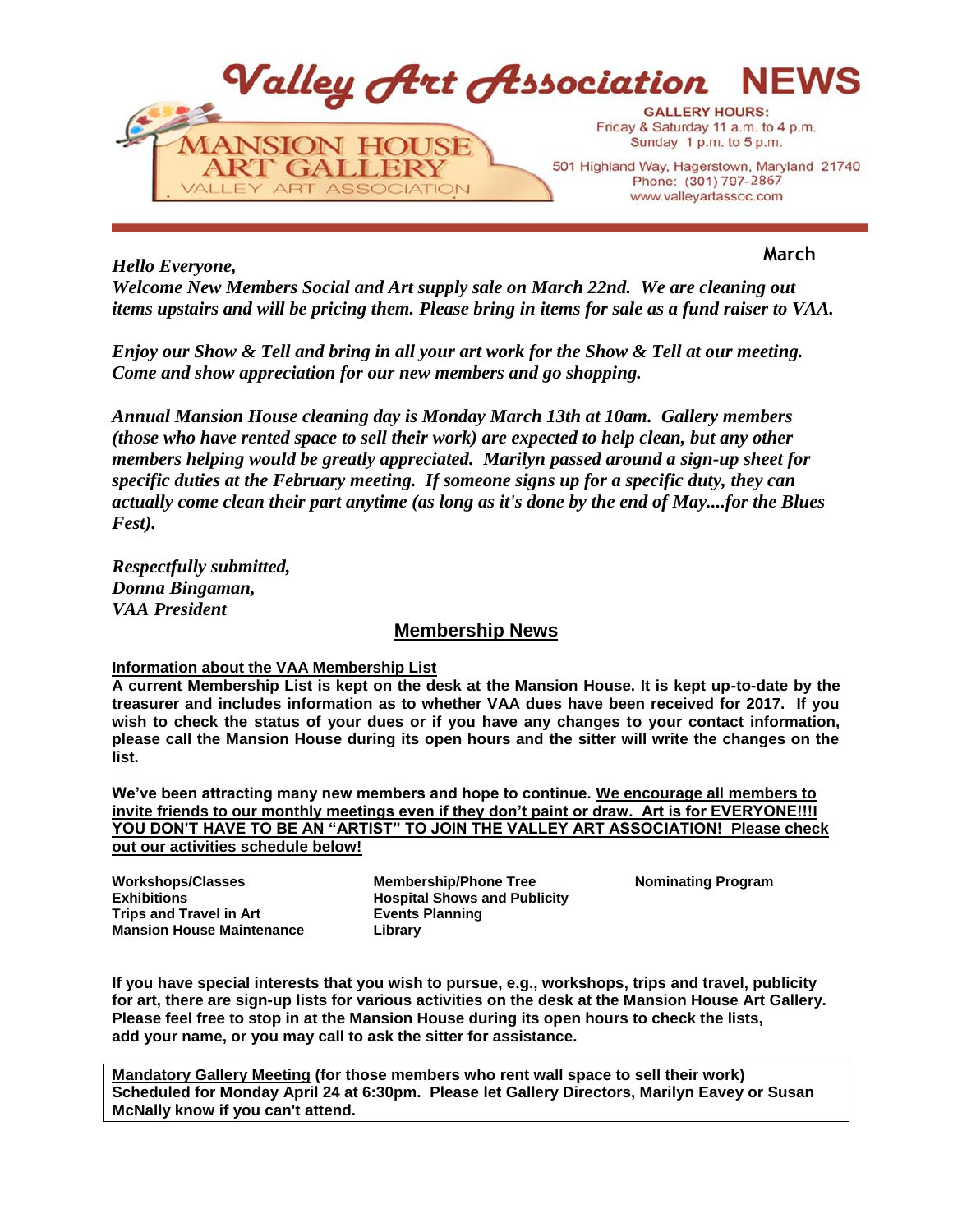### **North Gallery Show Schedule\* \*We still need solo artists for North Gallery shows. Solo Artists are responsible for hanging their own shows**

| <b>Month</b>            | Opening   | <b>Closing</b> | <b>Title/Exhibitor</b>                                                               | Drop Off Dates*                                                 | <b>Pick Up Dates*</b>    |
|-------------------------|-----------|----------------|--------------------------------------------------------------------------------------|-----------------------------------------------------------------|--------------------------|
| <b>March 2017</b>       | 3/3/2017  | 3/26/2017      | <b>All Member Show-</b><br>Cats                                                      | Members can bring<br>their Cat paintings<br>in by February 28th | Mar 26, 2017             |
| <b>April 2017</b>       | 3/31/2017 | 4/30/2017      | All Member Show -<br><b>Just Ducky</b>                                               | March 24-26, 2017                                               | March 26, 2017           |
| <b>May 2017</b>         | 5/5/2017  | 5/28/2017      | <b>VAA Teacher Student</b><br><b>Show Reception</b><br>April 28-30, 2017<br>5/7/2017 |                                                                 | April 30, 2017           |
| June, July<br>2017      | 6/2/2017  | 7/30/2017      | All Member Show -<br><b>Just Chillin'</b>                                            | May 26-28, 2017                                                 | May 28, 2017             |
| <b>August</b><br>2017   | 8/4/2017  | 8/27/2017      | <b>Philip Grove Solo</b><br>July 31-Aug 3, 2017<br><b>Show</b>                       |                                                                 | September 1, 2017        |
| <b>November</b><br>2017 | 11/4/2017 | 11/26/2017     | <b>Ron Lytle Solo Show</b>                                                           | October 27-29, 2017                                             | <b>November 26, 2017</b> |

**\*The above Drop Off and Pick Up dates have been changed to correspond to the dates that the Mansion House is open to prior (or following) each show: Fridays and Saturdays 11-4; Sundays 1-5 or pick up on Tuesday mornings after each show (Check with Marilyn Eavey or Susan McNally on the exact time for pick up on Tuesday morning).**

# **Valley Art Association 2017 Meeting Schedule**

**March 22 -- Welcome New Members Social with Art Supplies Sale**

*Members are to bring any art supplies they wish to DONATE for the sale, with proceeds going to VAA. The meeting is to be a Social for members, and members are to bring donations of art items and other items (except clothes) for a sale to benefit VAA. Members can buy items, and it will include items that are upstairs. Members can go upstairs to check them out, and if interested in anything up there, bring it down and pay for it to the Treasurer. Volunteers are needed for pricing and logging items upstairs for sale. Members are also to bring a finger food to share as well as their artwork for the April Member Show (theme "Just Ducky") It was suggested that some members may like to do a "Show & Tell" about their "Just Ducky" artwork at the meeting as well.*  **April 26-- Kate Miller**

**May 24—Lynn Ferris**

**June 28-- Membership meeting and picnic 6pm August 23-- Philip Grove Demonstration**

# **Artist Bios**

**We are asking all of our members to update (or create) their resumes for our Artist Book. Carol Gwin will be the contact person for this. Please send your updated or new resume to Carol at howiegwin@verizon.net or mail it to her at the following address:**

**Carol Gwin 1271 Fairchild Ave. Hagerstown, MD 21742**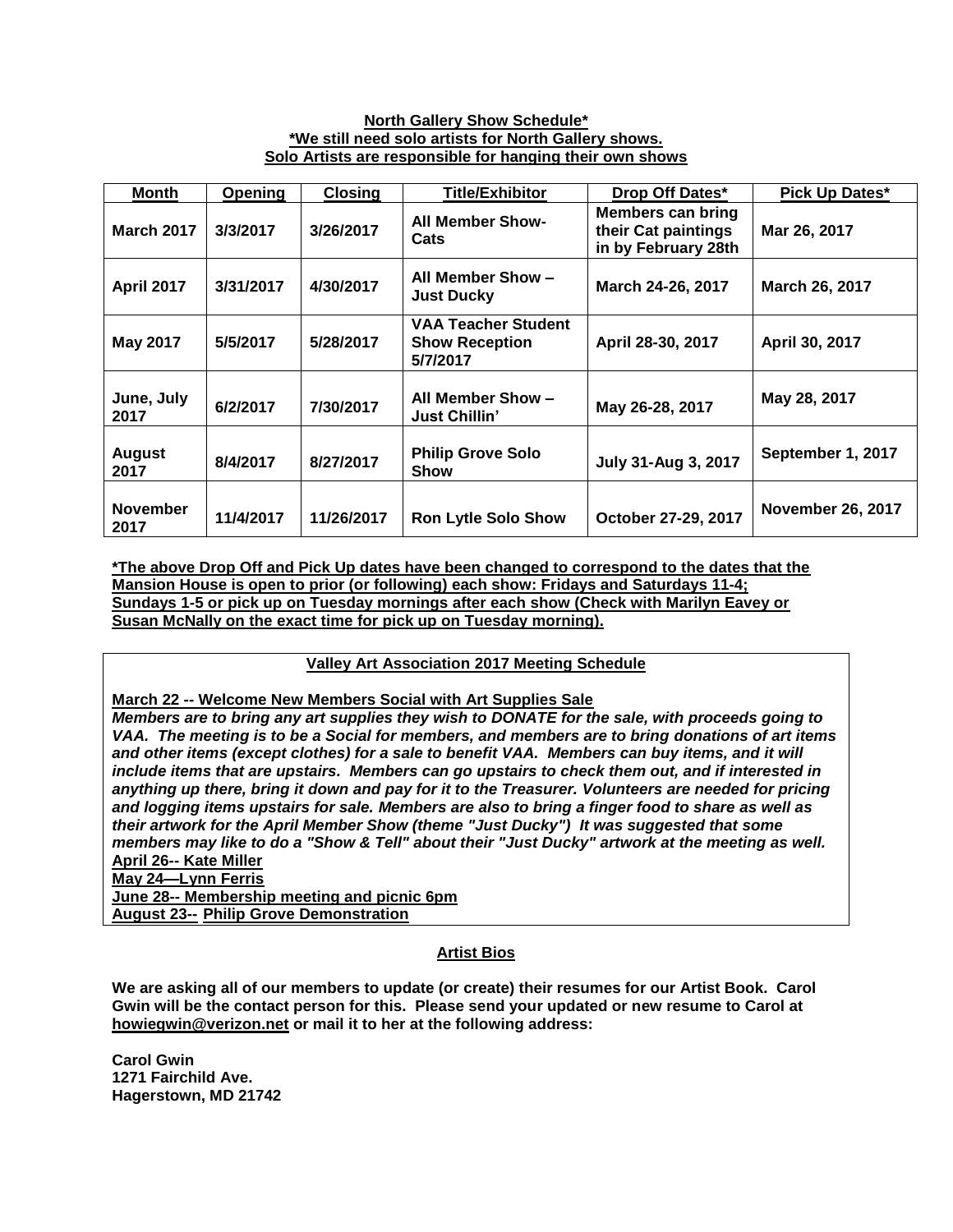### **Lynn Ferris Watercolor Classes**

**Lynn Ferris, AWS, NWS will be teaching watercolor classes at The Mansion House this summer on Thursday mornings for 6 weeks beginning June 22nd and running through July 27th. Classes are from 9AM - noon. The price is \$20 per class. Lynn is a signature member of the American Watercolor Society and National Watercolor Society. Look for her article "Light Up The Night" in the April 2017 issue of "The Artist's Magazine".**

**To reserve your space, email Lynn at: ferrislynn@yahoo.com**

# **Inspiration Tuesdays 10am-2pm Mansion House Weekly with Marjorie Tressler**

**Marjorie Tressler and the " Inspiration Tuesday" painting group will be continuing on Tuesdays from 10am to 2pm with a few exceptions.** *Please make sure you contact Marjorie to let her know you are coming because sometimes the group will meet another day when necessary***. This group consists of members of the VAA who wish to paint in the wonderful artistic atmosphere of the Mansion House Art Center while surrounded by the art of its members. Hence "Inspiration Tuesday"!!! Phone 717-762-6791 or email marjorietressler@comcast.net.**

### **Wednesday Night Oil and Acrylic Art Class Mansion House with Marjorie Tressler**

**First and third Wednesday nights each month from 6:30 pm - 9:00 pm. Tuition is \$65 for 6 classes. Classes are for all painting levels. Students provide their own painting materials, table or floor easel. For more information please contact Marjorie at 717-762-6791 or [marjorietressler@comcast.net.](mailto:marjorietressler@comcast.net)**

### **Wednesday Art Group**

**Every Wednesday from 10am to 2pm. Bring your lunch and paints, any medium. For more information call Audrey Mentzer at 301-739-8112 or Ruth Peyton at 301-223-8688.**

### **Artists' Call at Maloos Restaurant at Park Circle**

**Display your art for sale. Contact Marilyn Eavey at 301-393-8512 or [Raweavey@aol.com](mailto:Raweavey@aol.com) for more information and to sign up for next quarter.**

#### **Blue Star Museum**

**Lucy registered us as a Blue Star museum (for veterans.) She would like docents to ask visitors to sign in and Lucy can report them for a count that Maryland tracks.** 

**VAA's membership with the Washington County Association of Museums and Historic Sites was approved by the Board to continue.** 

#### **MEMBERS OUTSIDE ACTIVITIES**

**The following section of this newsletter includes activities that our busy members are involved in. Please pay special attention to this section and hopefully you will be able to attend some of these events. Destination Arts, Waynesboro**

#### **Wind Down Fridays**

**An opportunity for VAA members to visit and consider showing their work at Destination Arts in Waynesboro. Four permanent galleries and more in the works!!! "Gallery 50", the Arts Alliance's flagship gallery, features: Wind Down Fridays with music and Uncorked Inspiration Paint nights. Artists demo every Thursday with Marjorie Tressler and music every weekend at Gallery 50. Also, there are writers' and song writers' forums each month. With over 80 artists and artisans represented in Gallery 50, it is joined by 42 West Arts, a co-op gallery with 17 artists; and The Ceramic Center, a co-op of potters. Hours of operation are: Thursday 1-4pm, Friday 5-8pm, Saturday 12-6pm, and Sunday 1-4pm. For more information, contact Gallery 50 Curator, Marjorie Tressler at [marjorietressler@comcast.net.](mailto:marjorietressler@comcast.net)**

#### **The Artist Connection - Gallery 50**

**Hi everyone, We are having the Artist Connection this month on Monday March 13 from 6:30-8:30. Continuing this month, we will have a short 15 minute demo /talk starting at 7pm. We had a wonderful turnout with several artists participating in the discussion. I will continue this discussion by covering my process in oil**